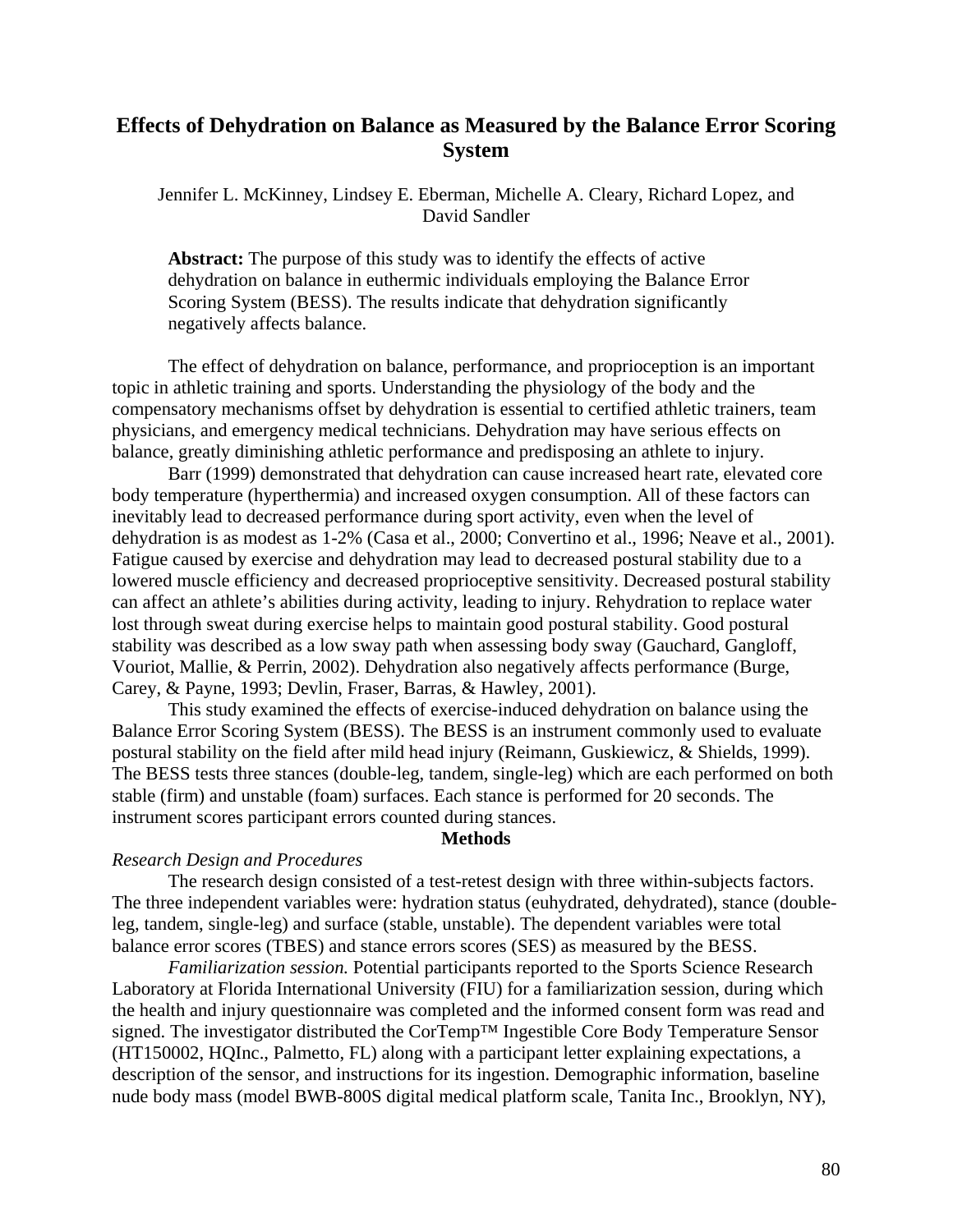and waist circumference were recorded. The BESS was demonstrated to the participants and standard instructions were provided verbally. Previous research has differed on whether repeated administration of the BESS elicits a "practice effect" (Riemann et al., 1999; Riemann & Guskiewicz, 2000; Valovich, Perrin, & Gansneder, 2003), however, research on other balance assessment systems has determined that two or more test trials ensures negated practice effects (Lephart, Pincivero, & Henry, 1995). Therefore, participants practiced the BESS protocol two times in order to avoid a "practice effect" during testing. To perform the test, the participants must stand with their hands on the iliac crests, eyes closed, feet fully on the surface, with the exception of single-leg stance, where the participant stands in  $20^{\circ}$  of hip flexion and  $40^{\circ}$  of knee flexion. Errors in stance are: (a) lifting hands off hips; (b) opening eyes; (c) stumbling or falling; (d) moving the hip into more than 30 $\degree$  of flexion or to the side; (e) lifting front of foot or heel; (f) and remaining out of testing position for more than 5s. Each error is scored as one error point and performance is based on the total number of error points. The maximum number of errors per trial is 10, therefore the maximum number of errors per BESS test is 60 (Riemann et al., 1999; Riemann & Guskiewicz, 2000). Participants were instructed to return to the laboratory the following day wearing mesh shorts, a cotton t-shirt, sweat socks, running shoes and a sports bra or athletic supporter and to refrain from eating or drinking after 12 am the night before testing. Participants were also instructed not to ingest alcohol, caffeine, or non-prescription medication, or to engage in dehydrating behaviors (sauna, diuretics, sweat suits, etc.) for the duration of the study.

*Heat stress exercise protocol.* A heat stress exercise protocol was performed in order to cause active dehydration in participants. Prior to the protocol, participants completely voided urine (urine specimen was collected) and measurements of urine volume, urine color (urine color chart, Human Kinetics, Champaign, IL), and urine specific gravity (urine refractometer, model 300CL, Atago, Inc., Japan) were recorded. Participants were weighed and were required to have a nude body mass within +1% (or 0.4 kg) of baseline nude body mass to continue, which ensured that the participant began the protocol fully hydrated (euhydrated). Participants performed the BESS protocol and euhydrated scores were recorded. The heat stress exercise protocol consisted of the participants exercising outdoors on a motor driven treadmill (Proform, ICON Health & Fitness, Logan, UT) in a warm, humid environment. The participant warmed up at 40% maximum heart rate for 5 min and then increased speed to maintain  $60 - 75\%$  maximum heart rate until a criterion 3% loss of euhydrated body mass was reached. Maximum heart rate was determined by subtracting the participant's age from 220 and percentage of maximum heart rate was determined by the Karvonen method. The heat stress exercise protocol varied in time from approximately 75-120 min depending on participant sweat rate and fitness and acclimatization levels. Participants were allowed water if absolutely necessary but were discouraged from drinking. During the heat stress exercise protocol, core body temperature and heart rate were measured every 5 minutes; blood pressure and rating of perceived exertion (RPE) were recorded every 15 min as precautionary measures. Core body temperature was measured by a CorTemp<sup>™</sup> Ingestible Core Body Temperature Sensor (HT150002, HQInc., Palmetto, FL) that was ingested and tracked with a CorTemp™ Miniaturized Ambulatory Data Recorder (HT150016, HQInc., Palmetto, FL). Heart rate was measured using a Polar® heart rate monitor (Polar Electro Inc., Woodbury, NY). Blood pressure was assessed using a stethoscope and sphygmomanometer (American Diagnostics, West Babylon, NY). Rating of perceived exertion (RPE) was measured every 15 min during exercise using the Borg Scale (Borg, 1998).

*Recovery period*. The recovery period consisted of participants resting indoors in a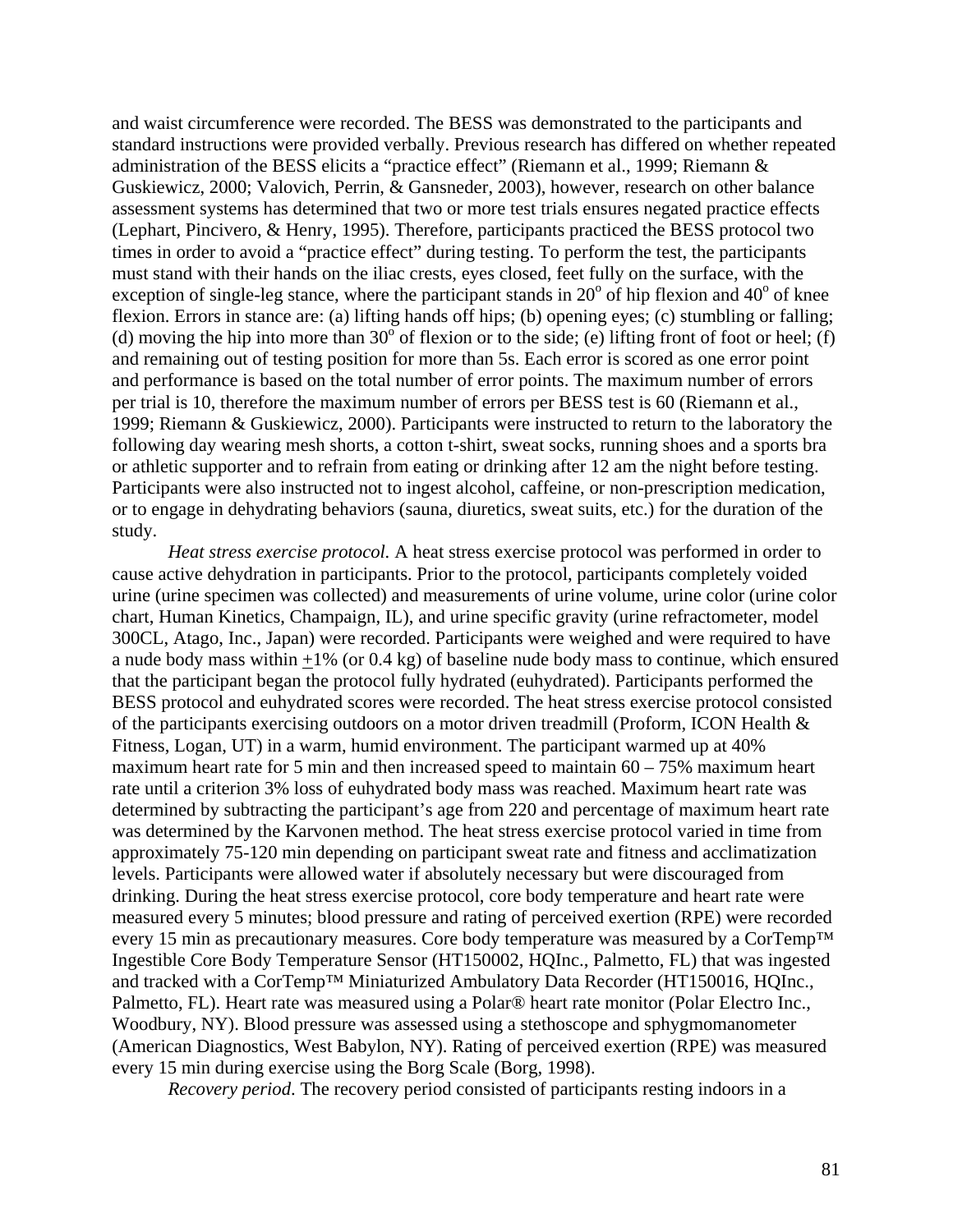thermoneutral environment where core body temperature was recorded until it returned to baseline (euthermic). Research has determined that balance (measured by BESS) decreases after fatigue (Wilkins, Valovich McLeod, Perrin, & Gansneder, 2004) but effectively recovers within 20 min after exertion (Susco et al., 2004). Thus, the prolonged recovery period ensured euthermia and diminished fatigue, ruling out hyperthermia and leg fatigue as confounding factors. No fluids were given during this period. Following recovery, participants removed all clothing, toweled dry, voided all urine (urine specimen was taken), and criterion body mass loss was confirmed. Measurements of urine volume, urine color, and urine specific gravity were recorded. Postural stability of the participants in a dehydrated state was then assessed by the BESS protocol and data were recorded. At the end of the data collection session, participants were required to orally re-hydrate with cool water until they returned to within 2% of their euhydrated body mass.

 *Participants.* A random sample of 19 healthy volunteers were recruited from the university student body and surrounding community, however only 10 (7 men, 3 women; mean  $+SD: age = 25.2 + 4.7$  years; height = 177.9 + 18.2 cm; body mass = 83.4 + 14.8 kg) achieved the criterion body mass loss (mean body mass loss  $= 3.03 + 0.34$  %). Potential participants were screened by completing the health and injury history questionnaire to ensure they met the following conditions: no history of heat-induced illness, no chronic health problems, no orthopedic limitations, and no history of cardiovascular, metabolic, or respiratory disease within the past year. Participants read and signed the informed consent form for the study which was approved by the FIU Institutional Review Board.

*Statistical analysis.* TBES were compared with a 2 (condition) x 2 (surface) repeatedmeasures analysis of variance (ANOVA) and SES were compared using a 2 (condition) x 3 (stance) x 2 (surface) repeated-measures ANOVA. Descriptive statistics were calculated for measures of hydration, environmental monitoring, and thermoregulatory and cardiovascular monitoring. Data were analyzed using the SPSS 11.0 for Windows Statistical Package (SPSS, Chicago, IL). Significance was set at  $P \leq .05$  for all statistical analyses.

#### **Results**

Significant dehydration ( $t_9 = 13.388$ ,  $p \leq .001$ ) was revealed between conditions based upon two of three hydration status measures (mean body mass loss = -2.6 + 0.6 kg; urine color *t*<sup>9</sup>  $=$  -6.082,  $p \leq .001$ , -2.05  $\pm$  1.06 shades; and urine specific gravity ( $t_9$  = -1.940,  $p = .084$ ). No significant differences were identified between euhydrated (37.3  $\pm$  0.37 °C) and dehydrated (37.6  $+$  0.13 °C) core body temperature measurements after a prolonged period of recovery (44.00  $+$ 13.70 min) which ensured euthermia and diminished fatigue.

Main effects for TBES (Table 1 and Figure 1) revealed a significant 21.5% increase in errors in the dehydrated condition ( $F_{1,18} = 16.639$ ,  $p = .001$ ) and a significant 57.5% increase in errors on the unstable surface ( $F_{1,18} = 90.064$ ,  $p \leq .001$ ). Main effects for SES (Table 2 and Figure 2) revealed significant interactions between condition and stance ( $F_{2,18} = 14.082$ ,  $p <$ .001) and between stance and surface  $(F_{2,18} = 3.644, p = .047)$ . A significant 56.0% increase was found in the dehydrated condition ( $F_{1,9} = 33.502$ ,  $p \le .001$ ), a significant increase in errors was found for each stance ( $F_{2,18} = 110.042$ ,  $p \le 0.001$ ), and a significant 23.3% increase in errors was found for the unstable surface  $(F_{1,9} = 9.767, p = .012)$ .

### **Discussion**

While there is a large amount of research on the effects of dehydration on cognition, endurance, and exercise performance, there is scant research about the effects of dehydration on balance. The research protocol utilized in this study was most similar to Derave, De Clercq,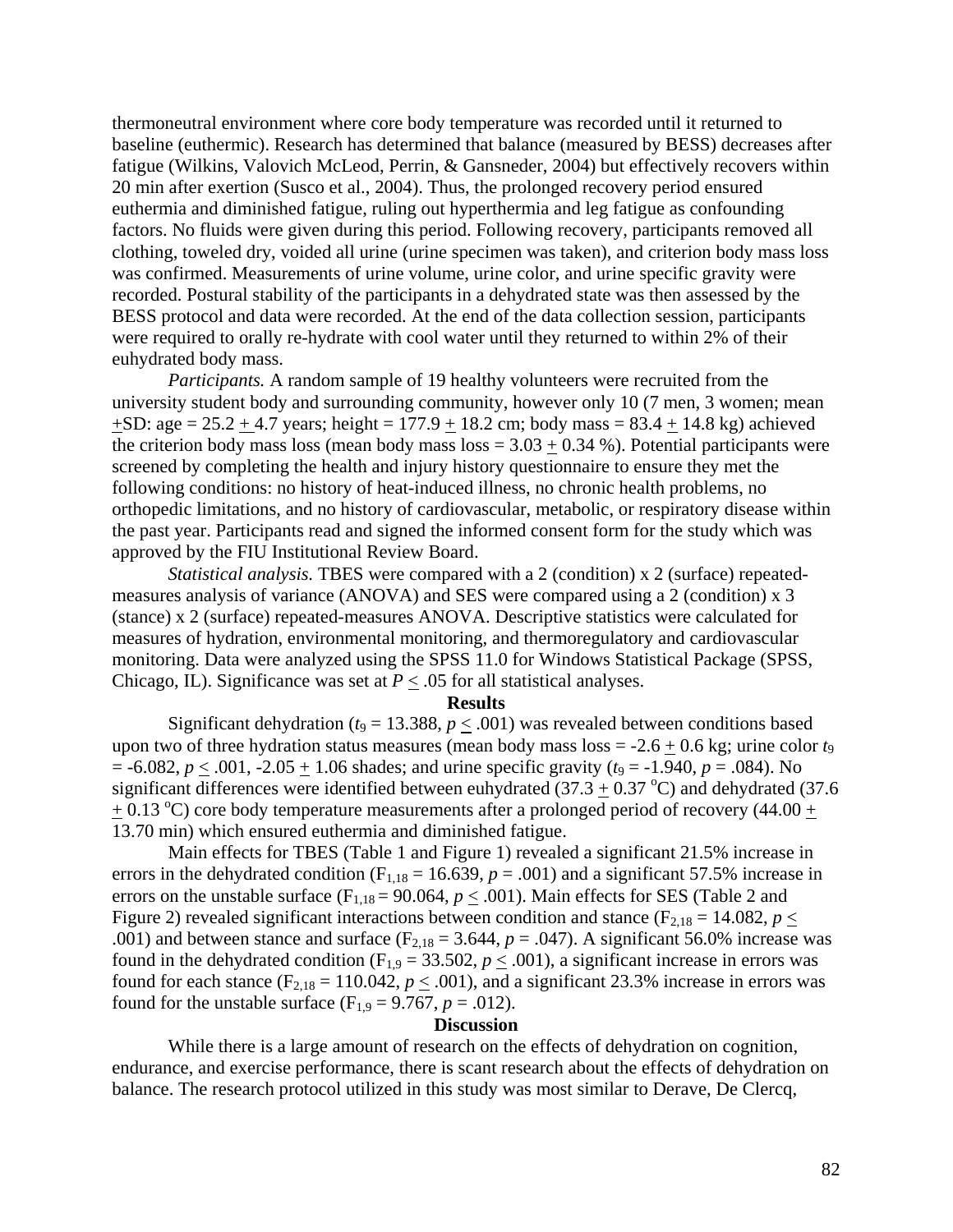Bouckaert, and Pannier (1998) in that participants were tested on balance apparatus both before and after performing a prolonged exercise session without fluid. While participants in the Derave et al. study performed a 2 hr cycle ergometer exercise session, the participants in this study performed a 1.25-2 hr treadmill exercise session in order to more effectively mimic sportsspecific posture and activity. While this investigation dealt only with active dehydration, Derave et al. also tested postural stability and found no effect after exercise with fluid replacement and after thermal dehydration produced by repeated sauna exposure.

Our study had no significant difference between baseline and post-recovery core body temperatures which ensured that participants were euthermic while performing the dehydrated BESS, and eliminated hyperthermia as a confounding factor. Research has determined that balance (measured by BESS) decreases after fatigue (Wilkins, Valovich McLeod, Perrin, & Gansneder, 2004) but effectively recovers within 20 min after exertion (Susco, Valovich McLeod, Gansneder, & Shultz, 2004). This allows us to conclude that the prolonged recovery period (44.00  $\pm$ 13.70 min) in this study diminished leg fatigue and ruled it out as a confounding factor.

Our primary finding was that dehydration adversely affected balance, as measured by the BESS. Although others have found that dehydration adversely affects balance (Derave et al., 1998; Gauchard et al., 2002), the BESS was not used as the balance measuring tool. The most likely explanation for our results follows a theory introduced in previous research (Gauchard et al., 2002). This research determined that dehydration can lead to body fatigue which reduces muscle efficiency and can influence an athlete to alter their normal posture. Proprioceptive muscle receptors are therefore affected and function with reduced sensitivity. Reduced proprioceptive sensitivity leads to a decrease in balance.

Limitations to the study include the relatively small sample size; thus future replications of this study should use a larger sample size to increase external validity of the results. Participant fitness and acclimatization were not tested. Therefore, one volunteer may have been more fit or acclimatized than another, causing differences in the length of time until dehydration or fatigue. Future studies may select participants based on a certain fitness or acclimatization level to more effectively mimic sport specificity.

## **Clinical Implications**

This investigation determined that dehydration negatively affects balance. Balance deficits may result in diminished athletic performance and predispose an athlete to injury. The findings identify significant deficits in balance that likely result from decreased proprioceptive sensitivity and altered posture secondary to dehydration (Gauchard et al., 2002). Clinicians working with athletic populations must expect and recognize the effects of dehydration and act accordingly. Further research identifying the effects of dehydration on balance should incorporate a larger sample size and criteria for participant fitness and acclimatization should be more strictly monitored.

### **References**

- Barr, S. L. (1999). Effects of dehydration on exercise performance. *Canadian Journal of Applied Physiology*, *24*, 164-172.
- Borg, G. (1998). *Borg's perceived exertion and pain scales.* Stockholm, Sweden: Human Kinetics.
- Burge, C. M., Carey, M. F., & Payne, W. R. (1993). Rowing performance, fluid balance, and metabolic function following dehydration and rehydration. *Medicine and Science in Sports and Exercise*, *25*, 1358-1364.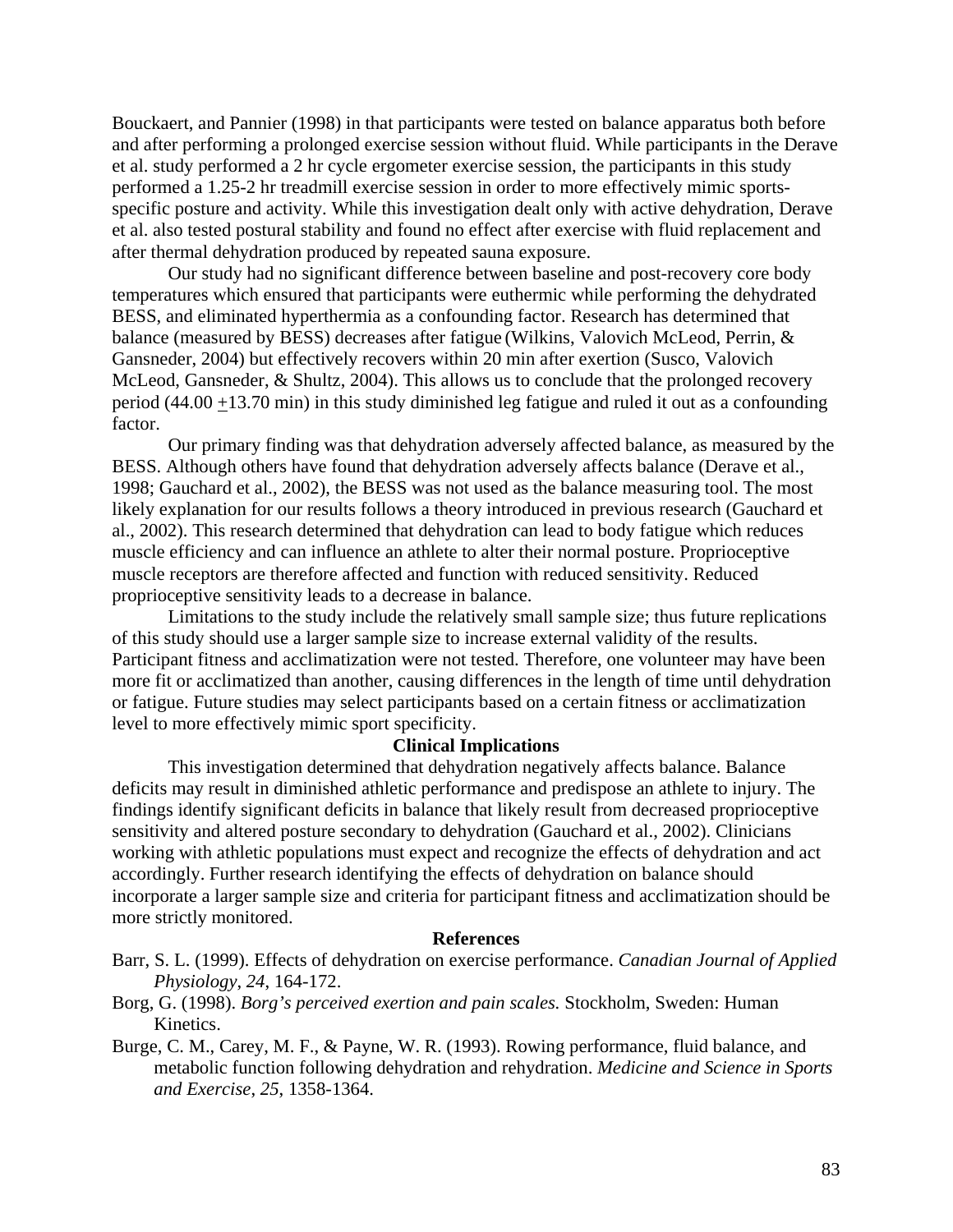- Casa, D. J., Armstrong, L. E., Hillman, S. K., Montain, S. J., Reiff, R. V., Rich, B. S. E., et al. (2000). National Athletic Trainers' Association position statement: fluid replacement for athletes. *Journal of Athletic Training, 35*, 212-224.
- Convertino, V. A., Armstrong, L. E., Coyle, E. F., Mack, G. W., Sawka, M. N., Senay, L. C., et al. (1996). American College of Sports Medicine position stand: Exercise and fluid replacement. *Medicine and Science in Sports and Exercise*, *28*, i-vii.
- Derave, W., De Clercq, D., Bouckaert, J., & Pannier, J. L. (1998). The influence of exercise and dehydration on postural stability. *Ergonomics*, *41*, 782-789.
- Devlin, L. H., Fraser, S. F., Barras, N. S., & Hawley, J. A. (2001). Moderate levels of hypohydration impair bowling accuracy but not bowling velocity in skilled cricket players. *Journal of Science and Medicine in Sport*, *4*, 179-187.
- Gauchard, G. C., Gangloff, P., Vouriot, A., Mallie, J. P., & Perrin, P. P. (2002). Effects of exercise-induced fatigue with and without hydration on static postural control in adult human participants. *International Journal of Neuroscience*, *112*, 1191-1206.
- Lephart, S. M., Pincivero, D., & Henry, T. (1995). Learning effects and reliability of the Biodex Balance System™. Biodex Medical Systems.
- Neave, N., Scholey, A. B., Emmett, J. R., Moss, M., Kennedy, D. O., & Wesnes, K. A. (2001). Water ingestion improves subjective alertness, but has no effect on cognitive performance in dehydrated healthy young volunteers. *Appetite*, *37*, 255-256.
- Riemann, B. L., & Guskiewicz, K. M. (2000). Effects of mild head injury on postural stability as measured through clinical balance testing. *Journal of Athletic Training*, *35*, 19-25.
- Riemann, B. L., Guskiewicz, K. M., & Shields, E. W. (1999). Relationship between clinical and forceplate measure of postural stability. *Journal of Sport Rehabilitation*, *8*, 71-82.
- Susco, T. M., Valovich McLeod, T. C., Gansneder, B. M., & Shultz, S. J. (2004). Balance recovers within 20 minutes after exertion as measured by the balance error scoring system. *Journal of Athletic Training*, *39*, 241-246.
- Valovich, T. C., Perrin, D. H., & Gansneder, B. M. (2003). Repeat administration elicits a practice effect with the Balance Error Scoring System but not with the Sideline Assessment of Concussion in high school athletes. *Journal of Athletic Training*, *38*, 51-56.
- Wilkins, J. C., Valovich McLeod, T. C., Perrin, D. H., & Gansneder, B. M. (2004). Performance on the balance error scoring system decreases after fatigue. *Journal of Athletic Training*, *39*, 156-161.

| $(n=10)$              | Condition*                  | <b>Marginal Means</b>       |               |
|-----------------------|-----------------------------|-----------------------------|---------------|
| Surface*              | Euhydrated<br>$(TBES + sd)$ | Dehydrated<br>$(TBES + sd)$ |               |
| <b>Stable</b>         | $3.9 + 3.4$                 | $6.3 + 3.9$                 | $2.4 \pm 0.3$ |
| Unstable              | $10.6 + 2.6$                | $12.6 + 1.3$                | $3.2 + 0.2$   |
| <b>Marginal Means</b> | $1.7 + 0.4$                 | $3.9 + 0.2$                 |               |

*Table 1.* Total balance errors scores (mean + SD) for euhydrated and dehydrated conditions. \*Significant differences were revealed between conditions ( $F_{1,18} = 16.639$ ,  $p = .001$ ) and between surfaces  $(F_{1,18} = 90.064, p < .001)$ .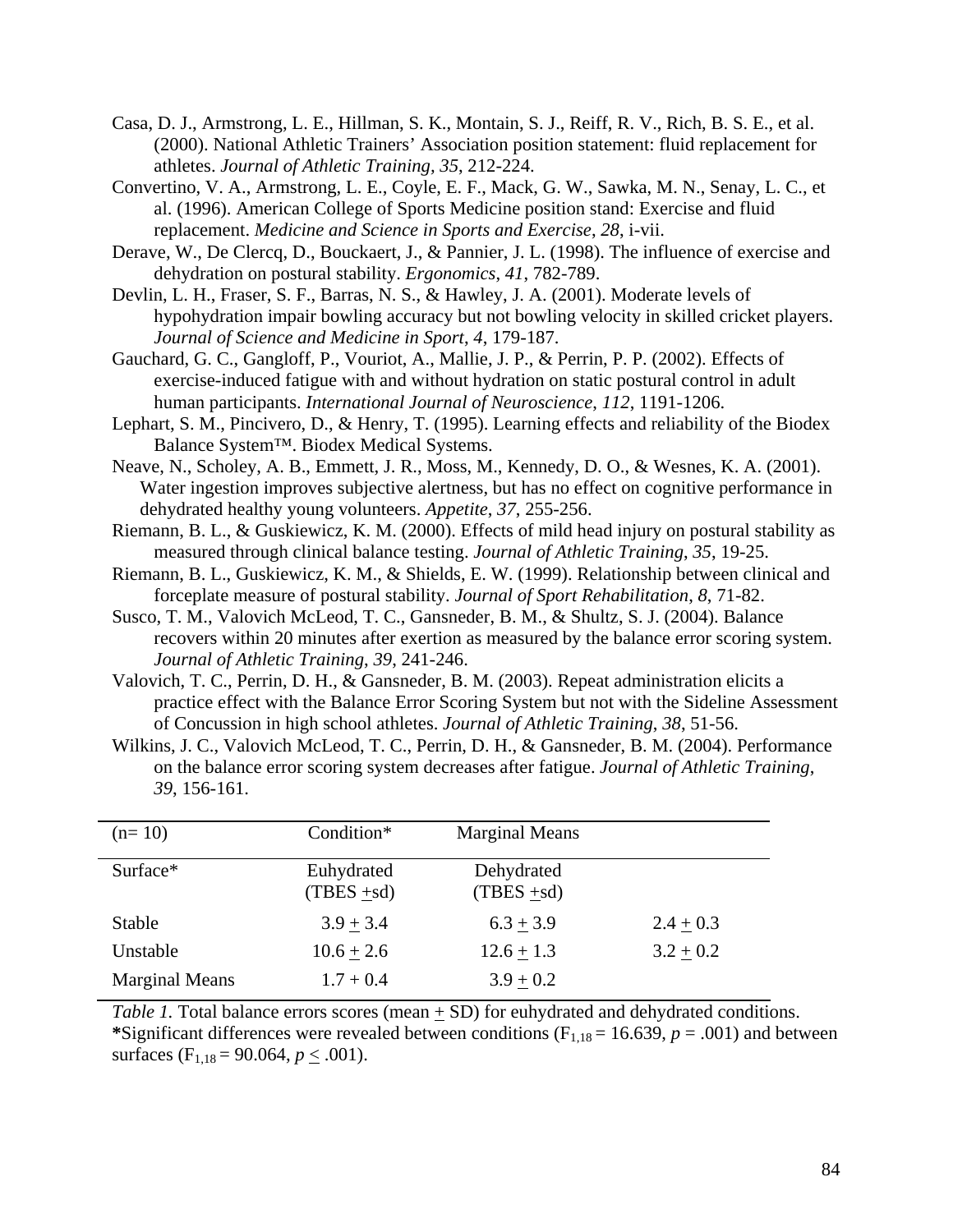| $(n=10)$      |                    | Stance x Surface | Condition     |               |
|---------------|--------------------|------------------|---------------|---------------|
| <b>Stance</b> | Surface            | $(SES + sd)$     | Euhydrated    | Dehydrated    |
|               |                    |                  | $(SES + sd)$  | $(SES + sd)$  |
| Double        | stable             | $0.0 + 0.0$      | $0.0 \pm 0.0$ | $0.0 \pm 0.0$ |
|               | unstable           | $0.2 + 0.1$      | $0.0 + 0.0$   | $0.4 + 0.3$   |
| Tandem        | stable             | $2.5 + 0.5$      | $0.9 + 0.6$   | $4.1 + 0.6$   |
|               | unstable           | $3.4 + 0.5$      | $2.0 + 0.6$   | $4.8 + 0.3$   |
| Single        | stable             | $4.8 + 0.4$      | $3.0 + 0.6$   | $6.5 + 0.4$   |
|               | unstable           | $5.9 + 0.4$      | $4.3 + 0.7$   | $7.4 + 0.3$   |
|               | <b>Total Means</b> |                  | $1.7 + 0.4$   | $3.9 + 0.2$   |
|               |                    |                  |               |               |

*Table 2.* Stance error scores (mean  $\pm$  SD) for euhydrated and dehydrated conditions. \*Significant interactions between condition and stance ( $F_{2,18} = 14.082$ ,  $p \le .001$ ) and stance and surface ( $F_{2,18}$ )  $= 3.644, p = .047$ ) and main effects for condition (F<sub>1,9</sub> = 33.502,  $p \le .001$ ), stance (F<sub>2,18</sub> = 110.042,  $p \leq .001$ ), and surface (F<sub>1,9</sub> = 9.767,  $p = .012$ ).



*Figure 1.* Total Balance Error Scores. **\***Significant differences were revealed between conditions (euhydrated and dehydrated and between surfaces (stable and unstable).